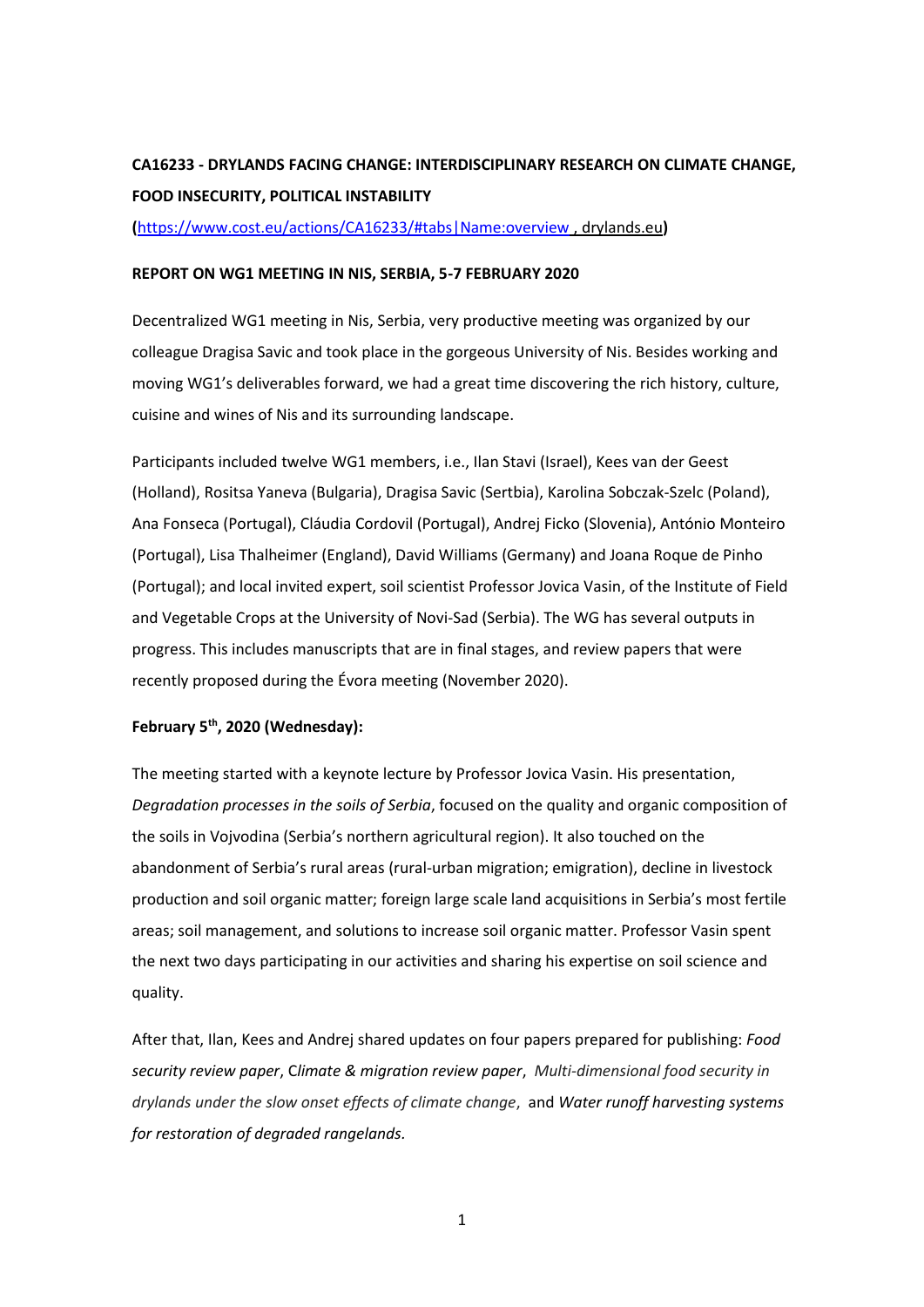During the afternoon session, we split in small groups to fine-tune ongoing drafts: The food security commentary manuscript and the climate & migration manuscript.

## **February 6th, 2020 (Thursday): FIELD TRIP**

Our first stop was in the mountain above the town of Pirot near the Bulgarian border, where we visited a EU-funded migrants' Reception Collective Center, "The Fourth Kilometer" [\(http://www.kirs.gov.rs/wb-page.php?kat\\_id=205&lang=2\)](http://www.kirs.gov.rs/wb-page.php?kat_id=205&lang=2). We had the opportunity to hear the perspectives of members of the managerial and medical staff, as well as from some of the refugees and migrants (from diverse countries, including Burundi, Congo, Cameroon, Kurdistan, Afghanistan, Iraq).

The second part of the field trip was guided by Milan Milovanovic, a researcher from the Department of Geography (University of Nis), and included driving through the impressive Sicevo Gorge, onto Niska Banja, a thermal baths town, where we started our 2h-hike (back and forth) in the snow to an abandoned village above the town and only 8 km from the center of Nis – a poignant illustration of the socioeconomic issues highlighted in Professor Vasin's talk. The reasons for its abandonment since 2005 are not entirely known. But migration to the city and emigration because of underdeveloped infrastructure and local investments (i.e., support for agriculture etc.), in times of economic instability, might have played important roles. This is a widespread phenomenon across Serbia's rural areas.